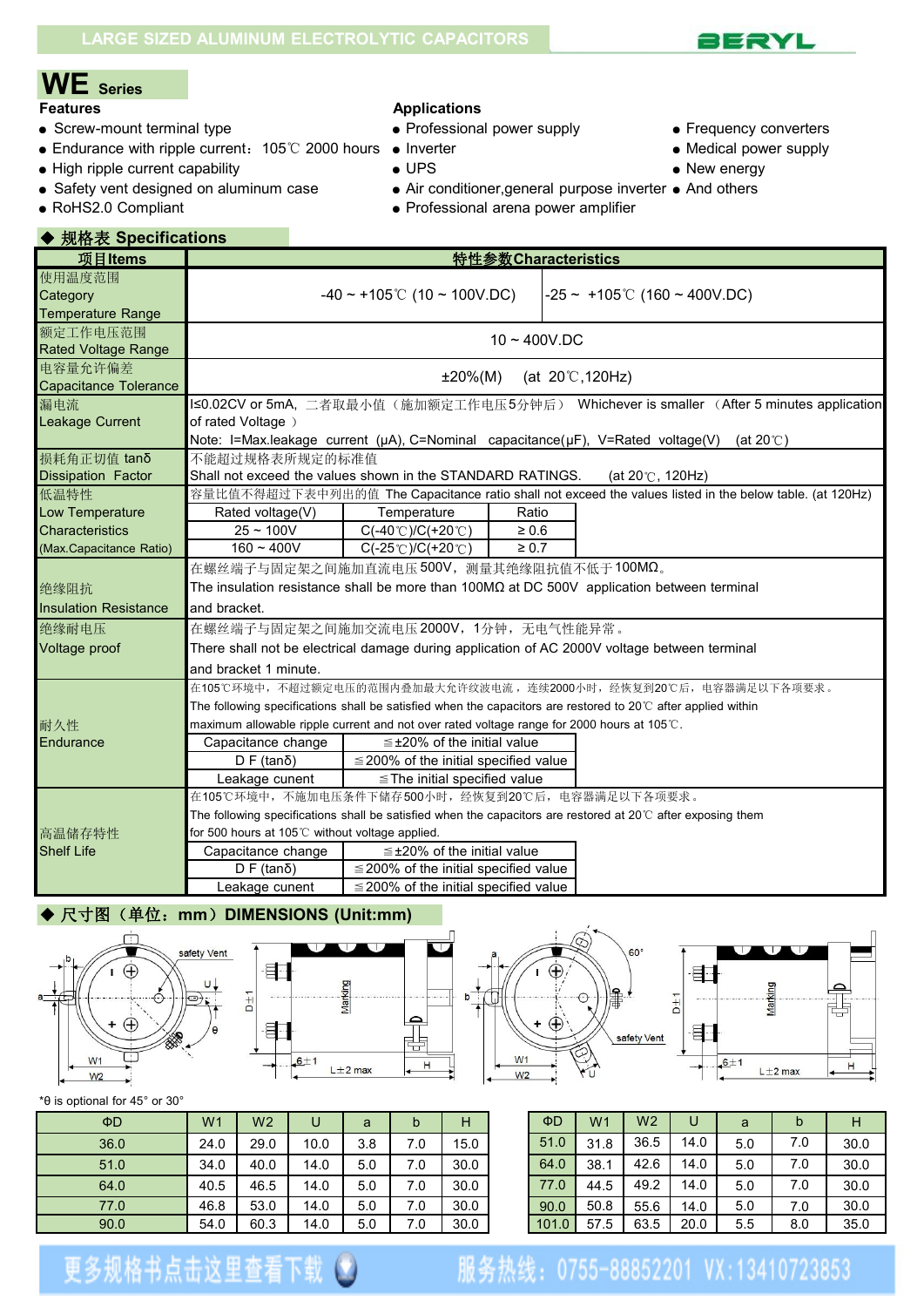

# **WE Series**

#### ◆ 纹波电流补正系数 **Rated Ripple Current Coefficient**

更多规格书点击这里查看下载(2)

#### ● 频率系数 **Frequency Coefficient**

| <b>Rated Voltage</b> | Case diameter        |     | Frequency(Hz)<br>50<br>120<br>300<br>1K<br>10K<br>50K<br>0.95<br>$\mathbf{1}$<br>1.03<br>1.12<br>1.05<br>1.09<br>0.9<br>1.18<br>1.22<br>$\mathbf 1$<br>1.06<br>1.1<br>0.95<br>1.03<br>1.05<br>1.09<br>1.12<br>$\mathbf 1$<br>0.82<br>1.3<br>$\mathbf{1}$<br>1.12<br>1.22<br>1.33<br>0.9<br>$\mathbf 1$<br>1.18<br>1.22<br>1.06<br>1.1<br>0.95<br>$\mathbf 1$<br>1.03<br>1.05<br>1.09<br>1.12<br>0.8<br>1.19<br>1.52<br>$\mathbf 1$<br>1.34<br>1.46<br>0.81<br>1.14<br>1.36<br>1.41<br>$\mathbf 1$<br>1.26<br>0.82<br>$\mathbf 1$<br>1.12<br>1.3<br>1.33<br>1.22 |      |      |      |      |  |  |  |  |  |  |  |  |  |  |  |  |
|----------------------|----------------------|-----|-----------------------------------------------------------------------------------------------------------------------------------------------------------------------------------------------------------------------------------------------------------------------------------------------------------------------------------------------------------------------------------------------------------------------------------------------------------------------------------------------------------------------------------------------------------------|------|------|------|------|--|--|--|--|--|--|--|--|--|--|--|--|
| (V)                  | (mm)                 |     |                                                                                                                                                                                                                                                                                                                                                                                                                                                                                                                                                                 |      |      |      |      |  |  |  |  |  |  |  |  |  |  |  |  |
| $10 - 50$            | ФЗ5~Ф76              |     |                                                                                                                                                                                                                                                                                                                                                                                                                                                                                                                                                                 |      |      |      |      |  |  |  |  |  |  |  |  |  |  |  |  |
| $63 - 80$            | $\Phi$ 35            |     |                                                                                                                                                                                                                                                                                                                                                                                                                                                                                                                                                                 |      |      |      |      |  |  |  |  |  |  |  |  |  |  |  |  |
|                      | Ф50~Ф76              |     |                                                                                                                                                                                                                                                                                                                                                                                                                                                                                                                                                                 |      |      |      |      |  |  |  |  |  |  |  |  |  |  |  |  |
|                      | $\Phi$ 35            |     |                                                                                                                                                                                                                                                                                                                                                                                                                                                                                                                                                                 |      |      |      |      |  |  |  |  |  |  |  |  |  |  |  |  |
| 100                  | $\Phi$ 50            |     |                                                                                                                                                                                                                                                                                                                                                                                                                                                                                                                                                                 |      |      |      |      |  |  |  |  |  |  |  |  |  |  |  |  |
|                      | Ф64~Ф76              |     |                                                                                                                                                                                                                                                                                                                                                                                                                                                                                                                                                                 |      |      |      |      |  |  |  |  |  |  |  |  |  |  |  |  |
|                      | $\Phi$ 35            |     |                                                                                                                                                                                                                                                                                                                                                                                                                                                                                                                                                                 |      |      |      |      |  |  |  |  |  |  |  |  |  |  |  |  |
| 160~250              | $\Phi$ 50~ $\Phi$ 64 |     |                                                                                                                                                                                                                                                                                                                                                                                                                                                                                                                                                                 |      |      |      |      |  |  |  |  |  |  |  |  |  |  |  |  |
|                      | $\Phi$ 76            |     |                                                                                                                                                                                                                                                                                                                                                                                                                                                                                                                                                                 |      |      |      |      |  |  |  |  |  |  |  |  |  |  |  |  |
| 315~400              | ФЗ5~Ф76              | 0.8 | $\mathbf 1$                                                                                                                                                                                                                                                                                                                                                                                                                                                                                                                                                     | 1.19 | 1.34 | 1.46 | 1.52 |  |  |  |  |  |  |  |  |  |  |  |  |

※铝电解电容器由于在纹波电流叠加时自我发热、温度上升而老化,中心温度每升温5℃寿命减少一半。要想保持长寿命请在使用过程中降低纹波电流。 The endurance of capacitors is reduced with internal heating produced by ripple current at the rate of halving the lifetime with every 5℃ rise.When long life performance is required in actual use,the rms ripple current has to be reduced.

**-107-**

服务热线: 0755-88852201 VX:13410723853